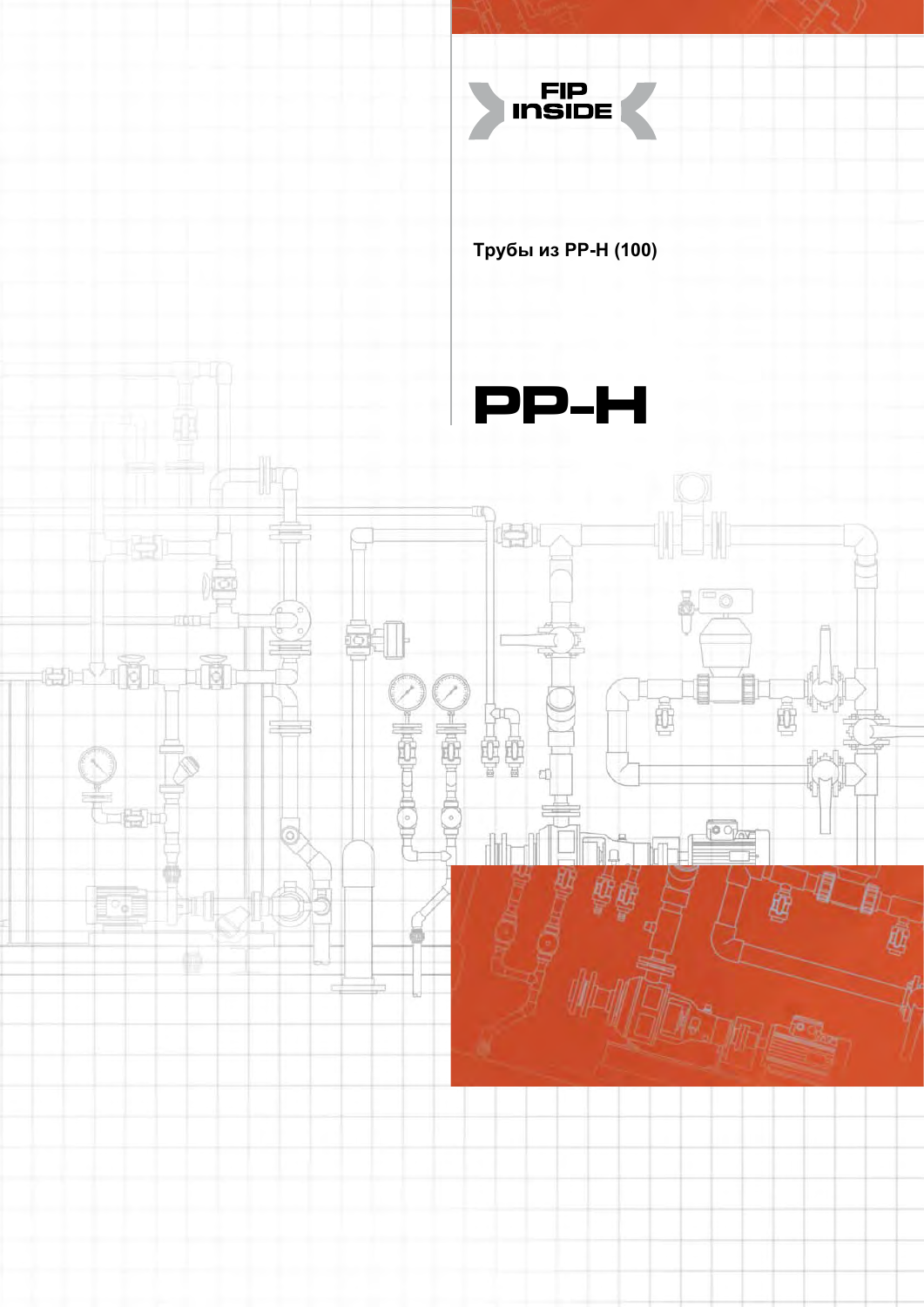Все данные настоящей публикации носят справочный характер. Гарантии предоставляются в соответствии с международными нормами и правилами. Компания FIP оставляет за собой право на внесение изменений в номенклатуру продукции, приведенную в данном каталоге.



**PP-H**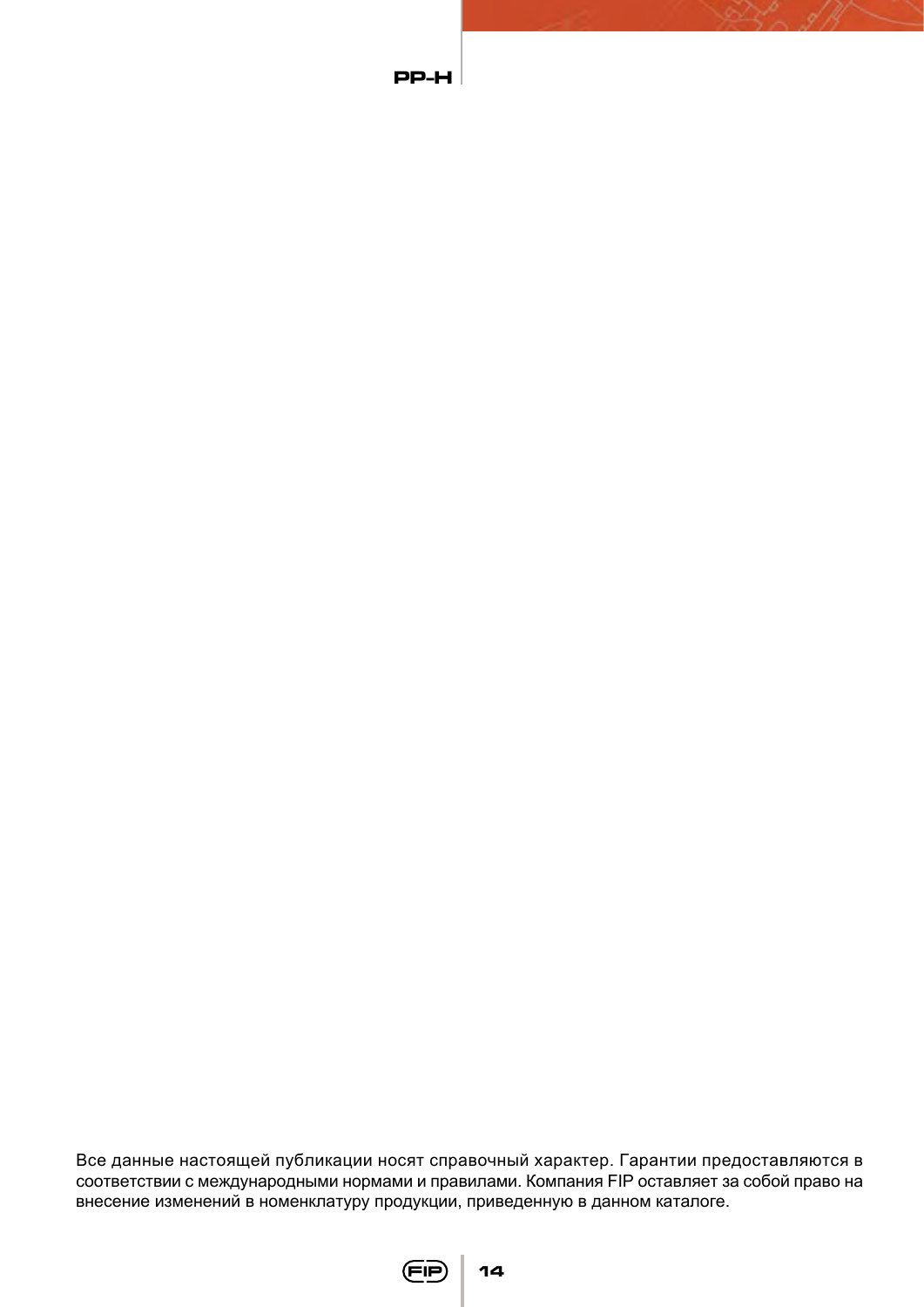### **PP-H**

# **Трубы из РР-Н (100)**

- Диапазон диаметров: d 20 мм 400 мм для PN 6 и PN 10 при 20°С
- Материал: полипропилен гомополимер РР-Н
- Соединение: раструбная или стыковая сварка

## **Условные обозначения**

| d          | Внешний диаметр трубы, мм                                                                                   |  |  |  |
|------------|-------------------------------------------------------------------------------------------------------------|--|--|--|
| <b>DN</b>  | Номинальный внутренний диаметр, мм                                                                          |  |  |  |
| <b>PN</b>  | Номинальное давление, бар<br>(максимальное рабочее давление при температуре воды 20°С на протяжении 50 лет) |  |  |  |
| <b>SDR</b> | Соотношение диаметра d к толщине стенки s                                                                   |  |  |  |
| S          | Ряд труб = $(SDR-1)/2$                                                                                      |  |  |  |
| s          | Толщина стенок трубы, мм                                                                                    |  |  |  |
| <b>MRS</b> | Минимальное значение предела прочности на разрыв<br>при температуре воды 20°С на протяжении 50 лет работы   |  |  |  |
| PP-H       | Полипропилен гомополимер MRS-10                                                                             |  |  |  |
| L          | Длина в метрах (m)                                                                                          |  |  |  |
| Kg         | Вес в килограммах                                                                                           |  |  |  |

**15**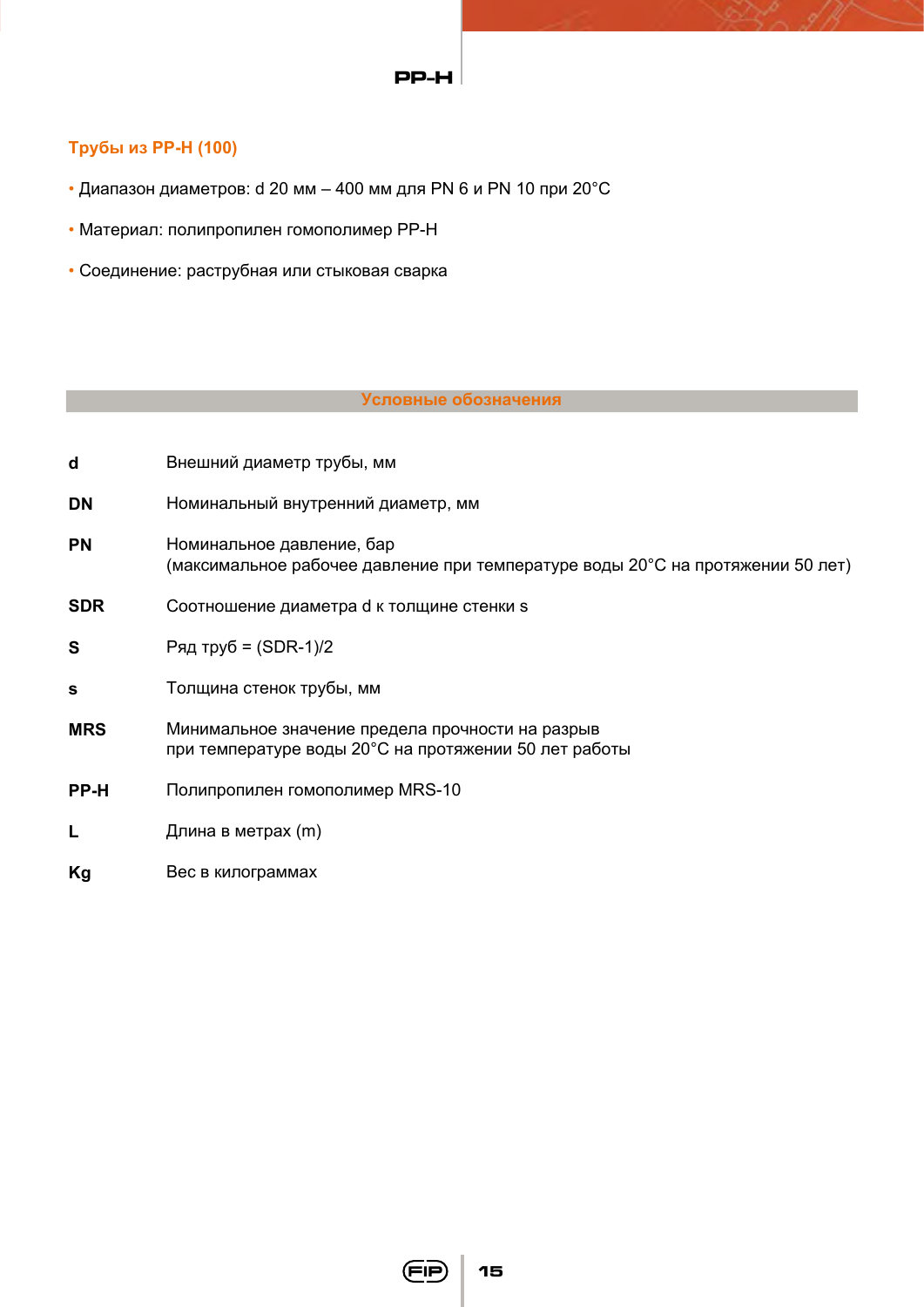### **PP-H**

#### **Технические характеристики**



#### $\overline{\mathbf{1}}$ **Износостойкость труб из РРН**

Коэффициент износостойкости в соответствии с DIN 8078, EN ISO 15494, MRS = 10 Н/мм2

**2** График потери давления в зависимости от температуры для воды и жидкостей, в отношении которых РРН классифицируется как ХИМИЧЕСКИ СТОЙКИЙ (см. «Справочник химической стойкости»).

Во всех других случаях требуется соответствующее снижение рабочего давления.

**А** = SDR 11 ISO-S5 - 5 лет

**B** = SDR 11 ISO-S5 - 25 лет

- **C** = SDR 17.6 ISO-S8.3 5 лет
- **D** = SDR 17.6 ISO-S8.3 25 лет
- **3** График потери давления в зависимости от температуры для воды и жидкостей, в отношении которых РРН классифицируется как ХИМИЧЕСКИ СТОЙКИЙ (см. «Справочник химической стойкости»).

Во всех других случаях требуется соответствующее снижение рабочего давления.

**Е** = SDR 11 ISO-S5 - 25 лет

**F** = SDR 11 ISO-S5 - 50 лет

**G** = SDR 17.6 ISO-S8.3 - 25 лет

**H** = SDR 17.6 ISO-S8.3 - 50 лет

**16**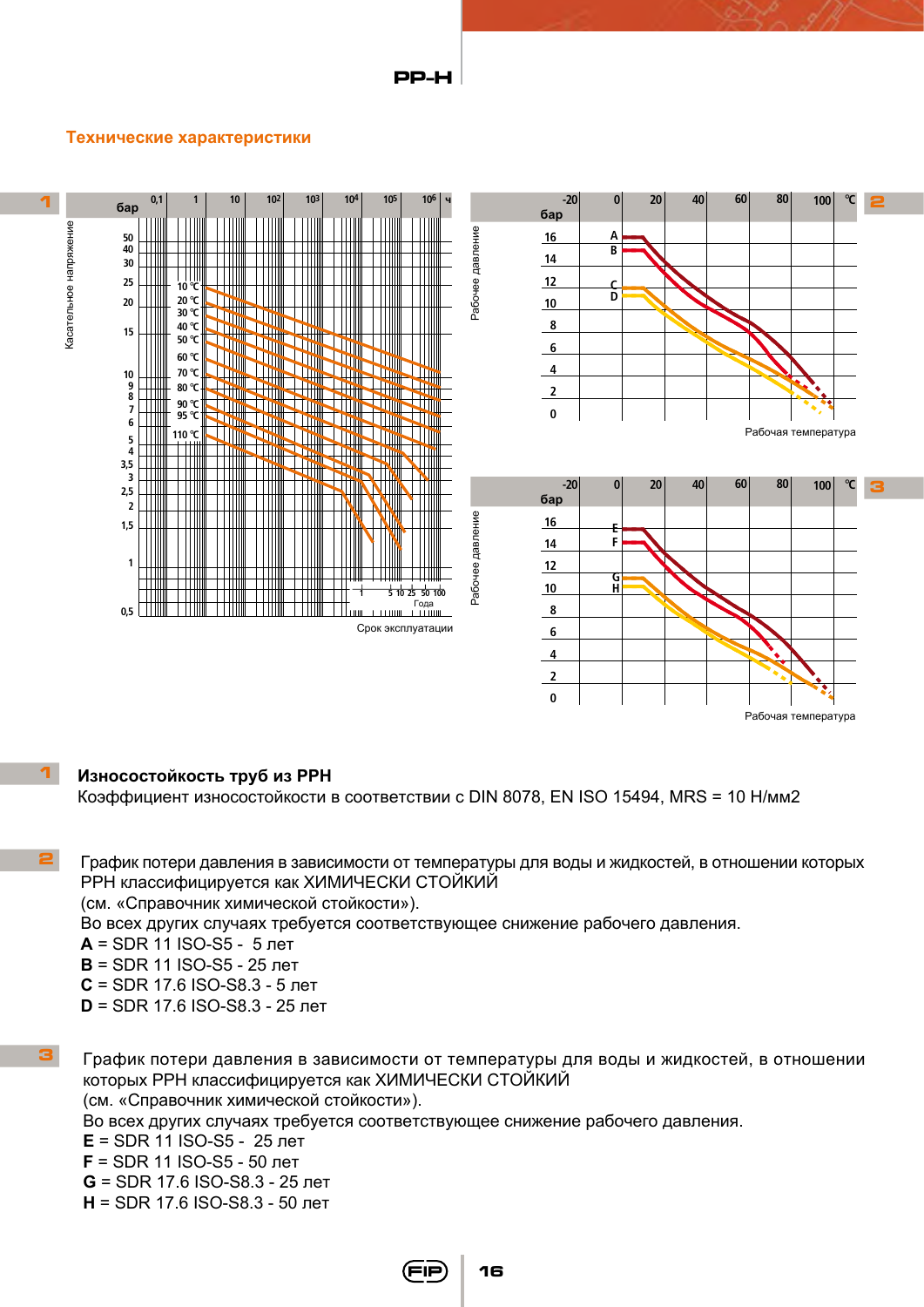# **Размеры**

Напорные трубы из РР-Н (100) Согласно DIN 8077/8078, UNI 8318 и EN ISO 15494 Цвет: бежевый (RAL 7032)



| d   | <b>DN</b> |          | SDR 17,6 - S 8,3 | SDR 11 - S 5 |      | L(M) |
|-----|-----------|----------|------------------|--------------|------|------|
|     |           | $s$ (MM) | Кг/м             | $s$ (MM)     | Кг/м |      |
| 20  | 15        |          |                  | 1,9          | 0,11 | 5    |
| 25  | 20        |          |                  | 2,3          | 0,16 | 5    |
| 32  | 25        | 1,9      | 0,17             | 2,9          | 0,26 | 5    |
| 40  | 32        | 2,3      | 0,27             | 3,7          | 0,41 | 5    |
| 50  | 40        | 2,9      | 0,42             | 4,6          | 0,64 | 5    |
| 63  | 50        | 3,6      | 0,66             | 5,8          | 1,01 | 5    |
| 75  | 65        | 4,3      | 0,93             | 6,8          | 1,4  | 5    |
| 90  | 80        | 5,1      | 1,32             | 8,2          | 2,02 | 5    |
| 110 | 100       | 6,3      | 1,98             | 10           | 3,01 | 5    |
| 125 | 100       | 7,1      | 1,54             | 11,4         | 3,89 | 5    |
| 140 | 125       | 8        | 3,2              | 12,7         | 4,87 | 5    |
| 160 | 150       | 9,1      | 4,15             | 14,6         | 6,38 | 5    |
| 180 | 150       | 10,2     | 5,22             | 16,4         | 8,05 | 5    |
| 200 | 200       | 11,4     | 6,47             | 18,2         | 9,92 | 5    |
| 225 | 200       | 12,8     | 8,19             | 20,5         | 12,6 | 5    |
| 250 | 250       | 14,2     | 10,1             | 22,7         | 15,5 | 5    |
| 280 | 250       | 15,9     | 12,6             | 25,4         | 19,4 | 5    |
| 315 | 300       | 17,9     | 16               | 28,6         | 24,6 | 5    |
| 355 | 350       | 20,1     | 20,2             | 32,3         | 31,1 | 5    |
| 400 | 400       | 22,7     | 25,7             | 36,3         | 39,5 | 5    |